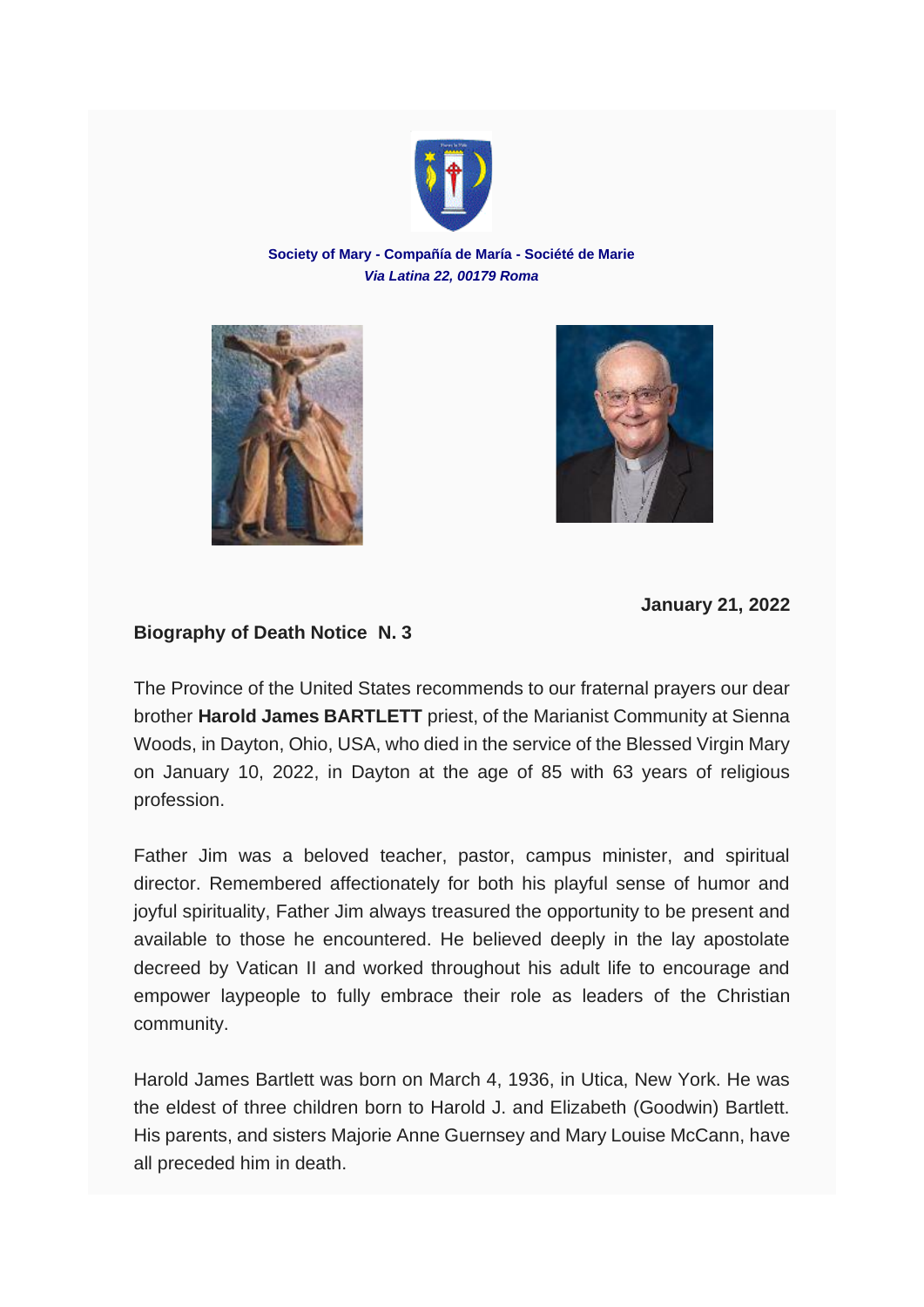Baptized in 1936 at his home parish of St. John the Evangelist in New Hartford, New York, young Jim attended the local public grade school and high school. He then enrolled at St. Michael's College in Toronto, Canada – where he encountered the Basilian Fathers, and entered the order's novitiate in the fall of 1956. The next spring, he left their novitiate due to an illness. After spending a few months at home, Jim entered the Marianist Novitiate at Marcy, New York, in the fall of 1957.

Brother Jim professed first vows at Marcy in 1958, then began scholasticate studies at the University of Dayton as a member of the Mount St. John Community. He made his perpetual vows on August 15, 1962, in Dayton. Having earned a bachelor of science in education, he then began teaching religion, history and Latin at Purcell High School in Cincinnati, Ohio.

Called to the priesthood, Brother Jim entered the Marianist Seminary at Fribourg, Switzerland, in 1965. He was ordained on July 25, 1969, at Marcy. For the next 16 years, Father Jim resumed his teaching career – taking on faculty and chaplaincy positions at Moeller High School (Cincinnati), Memphis (Tennessee) Catholic High School, Chaminade-Julienne Prep (Dayton) and St. Laurence College (Dublin, Ireland). He also later served at Nolan Catholic High School in Fort Worth, Texas.

In 1985, Father Jim began two years of graduate studies at the Jesuit and Franciscan Schools of Theology in Berkeley, California. His priestly ministry then began a new chapter, as Father Jim moved primarily into parish and pastoral positions through 2007. He served at St. John Church in Albion, Michigan; Queen of Apostles Parish in Dayton; and at St. John's Parish in Denton, Texas.

After devoting more than 18 years to parish work, Father Jim returned to academic circles – serving first as chaplain at Chaminade University in Honolulu, Hawaii, beginning in 2007; and then taking on that same role at Villa Angela-St. Joseph High School in Cleveland, Ohio, in 2010. Retiring from active ministry in 2014, he joined the Marianist Residence Community at San Antonio, Texas, and then moved to the Sienna Woods Community in 2020.

Throughout his life of service, Father Jim generously shared his gift for bringing people together and putting them at ease. Having lived for years with him in